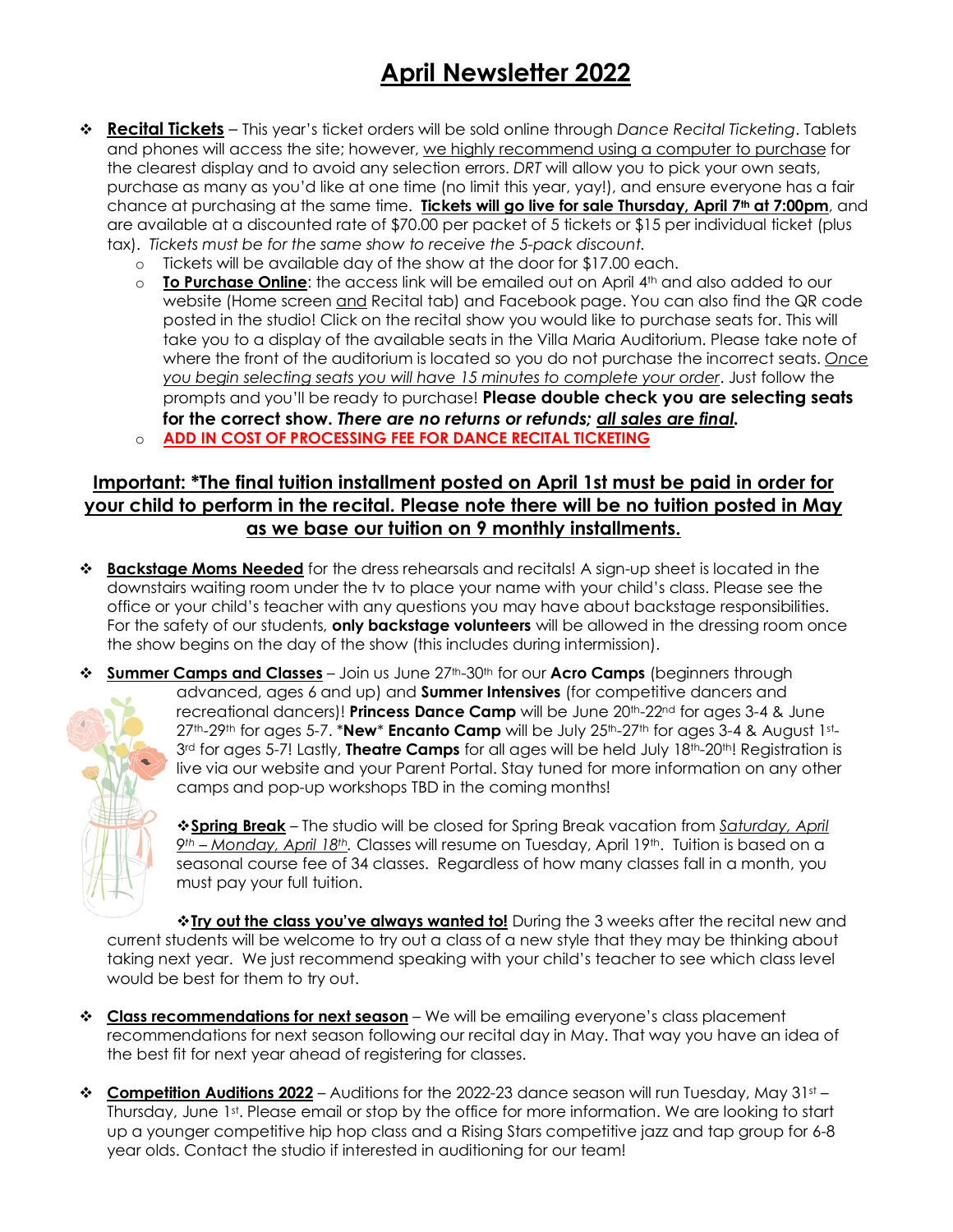- **<sup>❖</sup> Online Recital Video** This year our performances will be recorded by DanceBUG Inc. and distributed via DanceBUG.com. Please create your DanceBUG account on DanceBUG.com to access the studio's shows. When the show is ready, we'll provide you with the access code to unlock the 2022 performances. Upon unlocking the show in your account, you can stream and download performances on any internet-enabled device. Ways to access DanceBUG include: iOS and Android apps, Roku channel, and any web browser. For questions and assistance, please visit https://dancebug.com/faq.php or email support@dancebug.com for more help.
- v **Business/Personal Recital Program Patrons** Patrons are *due no later than Friday, April 8th*. This is a great way to show your support for your child's hard work all year in class, or get the word out about your business! Please see the office for more info, or visit the "Recital" tab on our website to download a form.
- v **Recital T-Shirts** *Orders are now closed for our 2022 recital shirts.* If you preordered a t-shirt, we will send out an email when they come in. You can pick them up from the office or during dress rehearsals at Villa Maria.
- **\* Recital Stuffed Animal** This year you have a chance to order the cutest plush hippo for your dancer. Each hippo comes with its own recital t-shirt to match your dancer's! Pre-orders are due by Wednesday, April 20th – with a *limited* amount available for purchase the day of the shows. The plush animals will be \$15.00 each and can be picked up during regular office hours. This will be the perfect gift for your dancer(s) – collect a new animal every year!
- v **Dress Rehearsals** No classes will be held at the studio the week prior to the shows: *Monday, May 2nd – Saturday, May 7th* as the staff will be at Villa Maria College for dress rehearsals and preparing for the recitals.
	- o Dress rehearsals are **mandatory** and will be spread over the course of three days: May 3rd, 4<sup>th</sup>, and 5<sup>th</sup>. Instead of being a run of the show, each class will have a time slot to run their number on stage. This schedule can be found below. Please know that every effort has been made to keep similar class levels on the same evenings. **All dancers should arrive 15 minutes prior to their scheduled time with hair, makeup and costume on.** Please sit with your class in the auditorium upon arrival. If you have 2 or more costume changes, you will be directed where to change.
	- o Students should stay through and rehearse the finale that is after their last dance. Once their grouping has finished running the finale, dancers are free to leave.

| <b>Rehearsal</b><br>Time | <b>Song Name</b>                    | <b>Class Type</b>     | <b>Class Day/Time</b> | <b>Teacher</b> |
|--------------------------|-------------------------------------|-----------------------|-----------------------|----------------|
| 4:30-4:40                | Spies Like Us                       | Acro A                | Mon. 5:30-6:15        | Janeen         |
| 4:40-4:50                | Friday                              | Hip Hop A/B           | Tues. 5:00-5:45       | Marissa        |
| 4:50-5:05                | Oh You Beautiful Doll               | Tuesday Combo 1       | Tues. 10-11:15        | Claire         |
| 5:05-5:20                | Sea Cruise                          | Monday Combo 3        | Mon. 4:30-5:15        | Janeen         |
| 5:20-5:30                | Dance with Me Tonight               | Jazz A/B              | Mon. 4:45-5:30        | Claire         |
| 5:30-5:40                | Blinding Lights                     | Hip Hop C/D           | Tues. 7:00-7:45       | Marissa        |
| 5:40-5:50                | He's a Dream                        | Comp Jazz 1           | Mon. 4:30-5:30        | Kurt           |
| 5:50-6:00                | <b>Be Our Guest</b>                 | Tuesday Combo 2       | Tues. 4:00-4:45       | Claire         |
| $6:00 - 6:10$            | The Mist                            | Comp Ballet 2         | Mon. 7:30-8:45        | Rachael        |
| $6:10 - 6:20$            | Don Quixote Variation               | Comp Ballet 1         | Mon. 7:30-8:30        | Janeen         |
| $6:20 - 6:35$            | <b>FINALE FOR THE CLASSES ABOVE</b> |                       |                       |                |
| $6:35-6:45$              | Ease on Down the Road               | Tap/Jazz Split        | Mon. 5:30-6:30        | Claire         |
| $6:45-6:55$              | In the Stillness                    | Pointe                | Mon. 8:45-9:15        | Rachael        |
| $6:55 - 7:05$            | Superstar                           | <b>Primary Acro</b>   | Tues. 4:30-5:00       | Janeen         |
| 7:05-7:15                | Fix You                             | Comp Lyrical 1        | Tues. 5:00-5:45       | Claire         |
| 7:15-7:25                | Hanging by a Thread                 | Comp Lyrical 2        | Mon. 6:30-7:30        | Kurt           |
| 7:25-7:35                | <b>Music Box Dancer</b>             | <b>Primary Ballet</b> | Mon. 6:30-7:15        | Janeen         |

#### **Tuesday, May 3rd Rehearsal – NOT THE SHOW ORDER**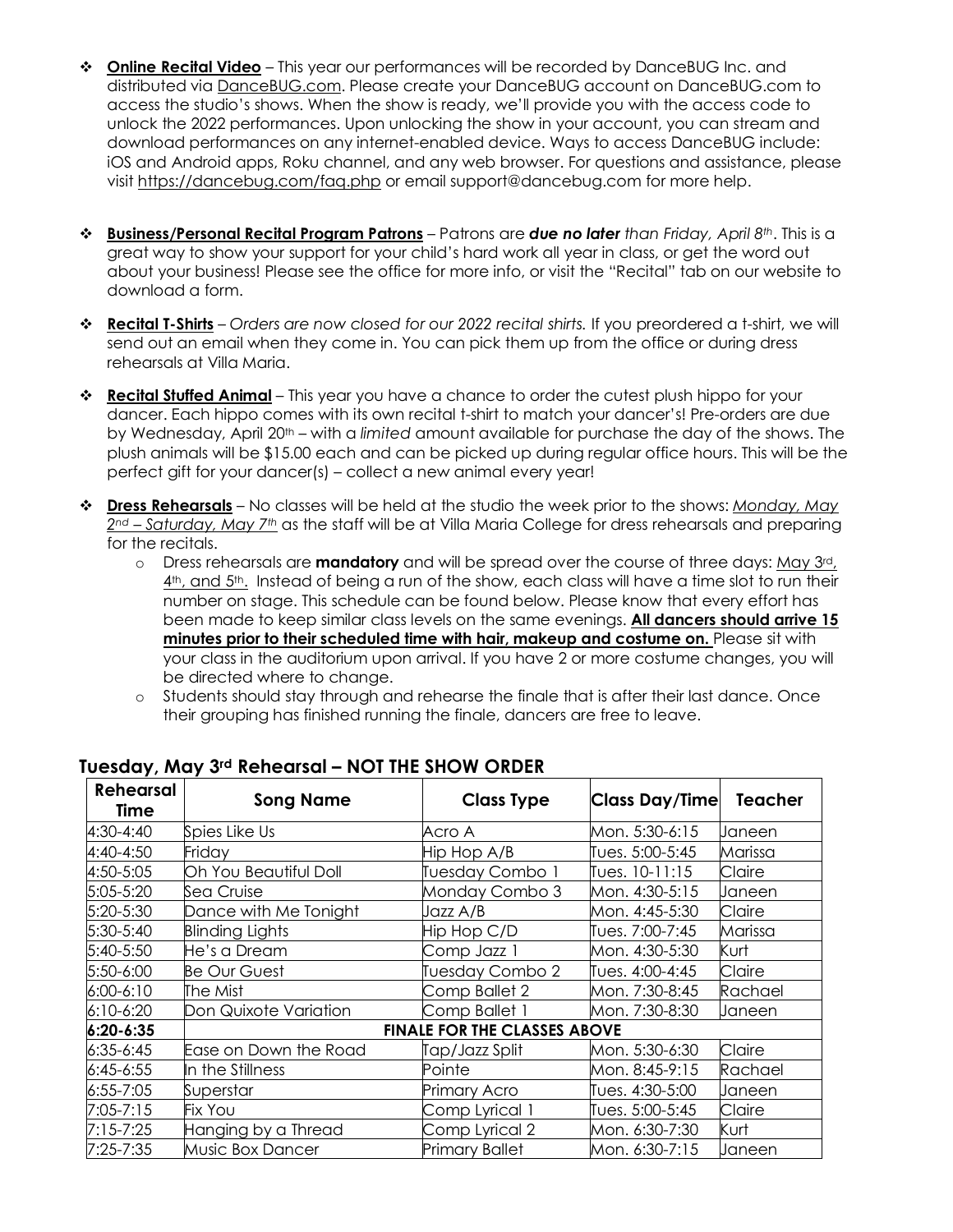| Tuesday dress rehearsal continued |                                        |                  |                 |         |
|-----------------------------------|----------------------------------------|------------------|-----------------|---------|
| $7:35 - 7:45$                     | Music in Me                            | Comp Tap 2       | Tues. 8:00-8:45 | Kurt    |
| $7:45 - 8:00$                     | FINALE FOR THE CLASSES ABOVE AND BELOW |                  |                 |         |
| 8:00-8:10                         | Nicki Nicki Nicki                      | Regional Hip Hop | Tues. 6:00-6:45 | Marissa |
| 8:10-8:20                         | Piano Man                              | Specialty Jazz   | Mon. 5:30-6:30  | Kurt    |
| 8:20-8:30                         | Cardi Comin Through                    | Teen Hip Hop     | Tues. 7:45-8:30 | Marissa |
| 8:30-8:40                         | End of the Ride                        | Comp Specialty   |                 |         |

# **Wednesday, May 4th Rehearsal – NOT THE SHOW ORDER**

| <b>Rehearsal</b><br>Time | <b>Song Name</b>                    | <b>Class Type</b>                 | <b>Class Day/Time</b> | <b>Teacher</b> |
|--------------------------|-------------------------------------|-----------------------------------|-----------------------|----------------|
| 4:30-4:40                | Lips are Movin                      | <b>Accelerated Jazz</b>           | Wed. 4:30-5:45        | Janeen         |
| 4:40-4:50                | Sea Cruise                          | Thursday Combo 3 Thurs. 5:00-5:45 |                       | Janeen         |
| 4:50-5:05                | Oh You Beautiful Doll               | Thursday Comob                    | Thurs. 4:00-4:45      | Claire         |
| 5:05-5:20                | 'm Still Standing                   | Accelerated Tap                   | Wed. 4:30-5:45        | Janeen         |
| 5:20-5:30                | Me Against the Music                | <b>Opening Number</b>             |                       |                |
| 5:30-5:40                | <b>Be Our Guest</b>                 | Thursday Combo 2 Thurs. 5:00-5:45 |                       | Claire         |
| 5:40-5:55                | ce Cream                            | Comp Hip Hop 1                    | Wed. 8:00-8:30        | Janeen         |
| 5:55-6:05                | Dose                                | Comp Hip Hop 2                    | Wed. 8:30-9:00        | Janeen         |
| $6:05 - 6:15$            | 'Il Make a Man Out of You           | Acro C                            | Wed. 5:45-6:45        | Becca          |
| $6:15-6:25$              | Heaven I Know                       | Comp Specialty                    |                       |                |
| 6:25-6:40                | <b>FINALE FOR THE CLASSES ABOVE</b> |                                   |                       |                |
| 6:40-6:50                | <b>River of Dreams</b>              | Comp Tap 1                        | Thurs. 6:00-6:45      | Claire         |
| 6:50-7:00                | Dealer's Choice                     | Comp Jazz 2                       | Thurs. 7:45-9:00      | Claire         |
| 7:00-7:10                | Hip to Be Square                    | Regional Tap                      | Thurs. 6:00-6:45      | Janeen         |
| 7:10-7:20                | Here Comes the Sun                  | <b>Ballet A/B</b>                 | Tues. 5:45-6:30       | Claire         |
| 7:20-7:30                | Send in the Clowns                  | Comp Acro                         | Wed. 6:45-8:00        | Janeen         |
| 7:30-7:40                | <b>True Colors</b>                  | yrical A/B                        | Tues. 6:30-7:00       | Claire         |
| 7:40-7:50                | <b>Bye Bye Blackbird</b>            | Nats. Theatre                     | Thurs. 6:45-7:45      | Claire         |
| 7:50-8:00                | <b>FINALE FOR THE CLASSES ABOVE</b> |                                   |                       |                |
| 8:00-8:10                | Play that Sax                       | Regional Jazz                     | Thurs. 6:45-7:45      | Janeen         |
| 8:10-8:20                | We Belong                           | Comp Specialty                    |                       | Claire         |
| 8:20-8:45                | Senior Number & Solos/Duet          |                                   |                       | Claire         |

# **Thursday, May 5th Rehearsal – NOT THE SHOW ORDER**

| <b>Rehearsal</b><br>Time | <b>Song Name</b>                       | <b>Class Type</b>               | <b>Class</b><br>Day/Time | <b>Teacher</b> |
|--------------------------|----------------------------------------|---------------------------------|--------------------------|----------------|
| $4:30 - 4:40$            | ook What You Made Me Do                | Teen Jazz                       | Thurs. 8:00-8:45         | Janeen         |
| 4:40-4:50                | Valerie                                | Acro D/E                        | Fri. 4:30-5:30           | Becca          |
| 4:50-5:00                | Word Up                                | Preteen Jazz                    | Mon. 7:45-8:30           | Claire         |
| 5:00-5:10                | Someone You Loved                      | Preteen Ballet                  | Fri. 7:00-7:45           | Claire         |
| $5:10-5:20$              | Rewrite the Stars                      | <b>Ballet C/D</b>               | Mon. 6:30-7:45           | Claire         |
| 5:20-5:30                | Carrying the Banner                    | Mini Theatre                    | Thurs. 5:00-5:45         | Becca          |
| $5:30-5:40$              | Teach Me How to Shimmy                 | Jazz D                          | Wed. 5:30-6:15           | Claire         |
| 5:40-5:50                | The World Will Know                    | Ur. Theatre                     | Thurs. 7:45-8:30         | Becca          |
| 5:50-6:00                | Flip Flop and Fly                      | Teen Tap                        | Mon. 8:30-9:15           | Claire         |
| $6:00-6:10$              | King of New York                       | Teen Theatre                    | Thurs. 7:00-7:45         | Becca          |
| $6:20 - 6:30$            | FINALE FOR THE CLASSES ABOVE AND BELOW |                                 |                          |                |
| $6:30-6:40$              | Dream a Little Dream of Me             | Lyrical C/D                     | Mon. 6:30-7:45           | Claire         |
| $6:40-6:50$              | Yellow                                 | Preteen Lyrical                 | Fri. 6:15-7:00           | Claire         |
| 6:50-7:00                | Secrets                                | <b>Teen Ballet</b>              | Wed. 7:00-8:00           | Claire         |
| 7:00-7:10                | Freedom                                | Preteen Hip Hop                 | Wed. 7:00-7:45           | Becca          |
| 7:10-7:20                | Can't Get You Out of My Head           | Teen ContemporaryWed. 6:15-7:00 |                          | Claire         |
| 7:20-7:30                | A Thousand Years                       | <b>Ballet E</b>                 | Fri. 5:30-6:15           | Claire         |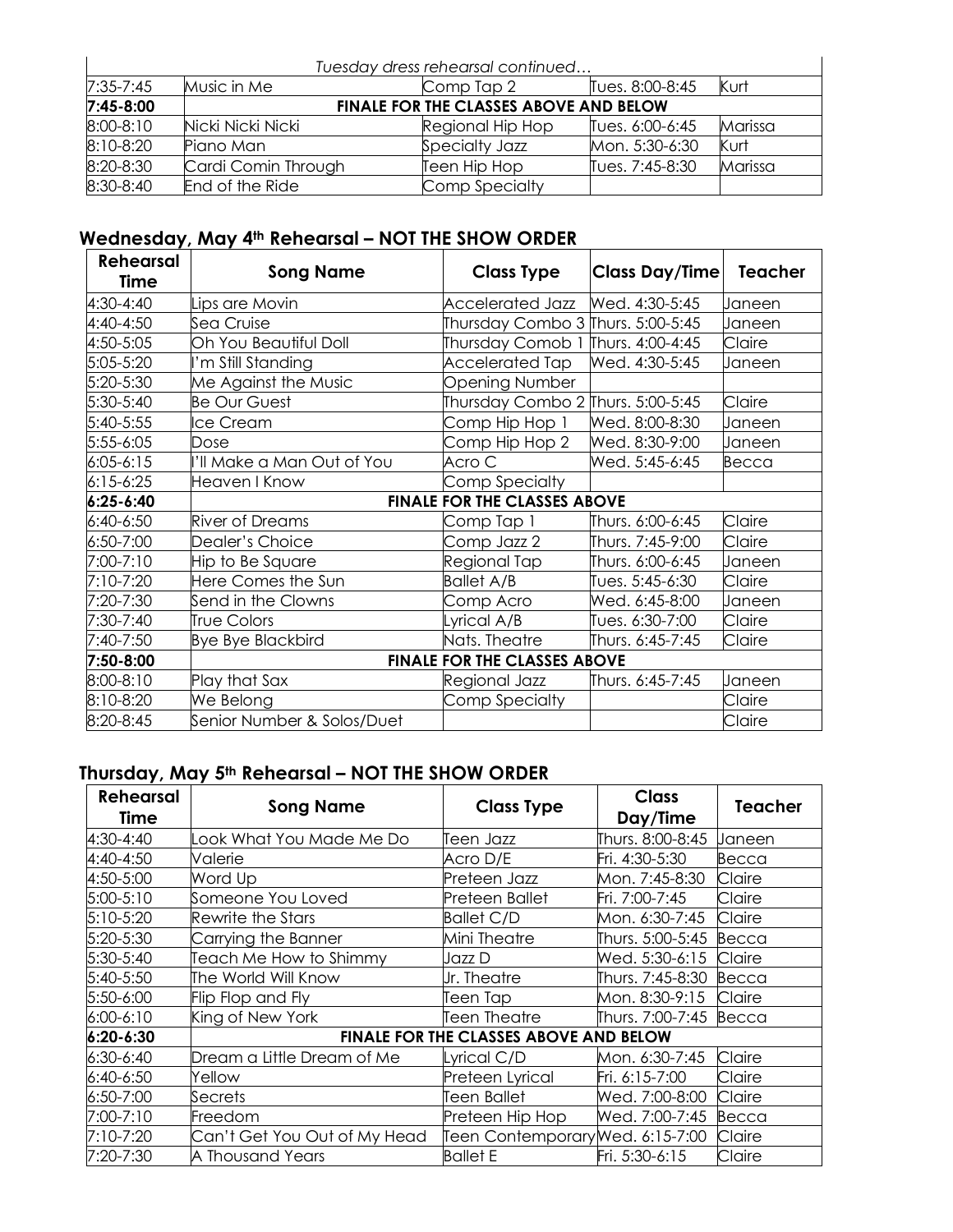#### **Recital Day Saturday, May 7th at 10:00am 2:00pm & 6:00pm at Villa Maria College**

- Dancers must report to the cafeteria 30-45 minutes before the start of their schedule show time with hair and makeup done and first costume on.
- Dressing rooms for all dancers (except for boys and competitive dancers) will be in the cafeteria. Signs will be posted on how to get there to drop your child off.
- Again, on the day of the show, **only backstage volunteers** will be allowed in the dressing room once the show begins (this includes during intermission). This is for the safety of our students. This will be strictly enforced. **ABSOLUTELY NO EXCEPTIONS.** *Classes will resume after the recital. Our last day of class is Friday, May 27th*

#### **Below are the lineups for each of our recital shows.**

**Please note, every effort has been made to keep dances and siblings in the same or back to back shows. However, since we are limiting the number of dancers to keep our shows smaller for one more year it is impossible to avoid all conflicts. Thank you for your understanding.**

| <b>Song Name</b>         | <b>Class Type</b>       |  |  |
|--------------------------|-------------------------|--|--|
| Me Against the Music     | <b>Opening Number</b>   |  |  |
| Here Comes the Sun       | <b>Ballet A/B</b>       |  |  |
| Fix You                  | Lyrical 1               |  |  |
| Dose                     | Hip Hop 2               |  |  |
| Oh, You Beautiful Doll   | Tuesday Combo 1         |  |  |
| I'm Still Standing       | <b>Accelerated Tap</b>  |  |  |
| In the Stillness         | Pointe                  |  |  |
| Heaven I Know            | <b>Specialty Group</b>  |  |  |
| Ease on Down the Road    | Tap/Jazz Split          |  |  |
| Spies Like Us            | Acro A                  |  |  |
| The Mist                 | <b>Ballet 2</b>         |  |  |
| River of Dreams          | Tap 1                   |  |  |
| Dream                    | Makenna Tront           |  |  |
| We Belong                | <b>Specialty Group</b>  |  |  |
| Superstar                | Primary Acro            |  |  |
| Send in the Clowns       | Company Acro            |  |  |
|                          | <b>INTERMISSION</b>     |  |  |
| Piano Man                | <b>Specialty Group</b>  |  |  |
| Dance with Me Tonight    | Jazz A/B                |  |  |
| <b>Be Our Guest</b>      | Tuesday Combo 2         |  |  |
| Music In Me              | Tap 2                   |  |  |
| lce Cream                | Hip Hop 1               |  |  |
| Lips are Movin           | <b>Accelerated Jazz</b> |  |  |
|                          | Senior Number           |  |  |
| He's a Dream             | Jazz 1                  |  |  |
| Music Box Dancer         | <b>Primary Ballet</b>   |  |  |
| Dealer's Choice          | Jazz 2                  |  |  |
| Don Quixote Variation    | <b>Ballet 1</b>         |  |  |
| <b>True Colors</b>       | Lyrical A/B             |  |  |
| Hanging By a Thread      | Lyrical 2               |  |  |
| Friday                   | Hip Hop A/B             |  |  |
| End of the Ride          | <b>Specialty Group</b>  |  |  |
| Carrying the Banner      | Mini Theatre            |  |  |
| <b>Bye Bye Blackbird</b> | Nationals Theatre       |  |  |
| <b>Grand Finale</b>      | <b>Entire Cast</b>      |  |  |

#### **Show #1 at 10:00am**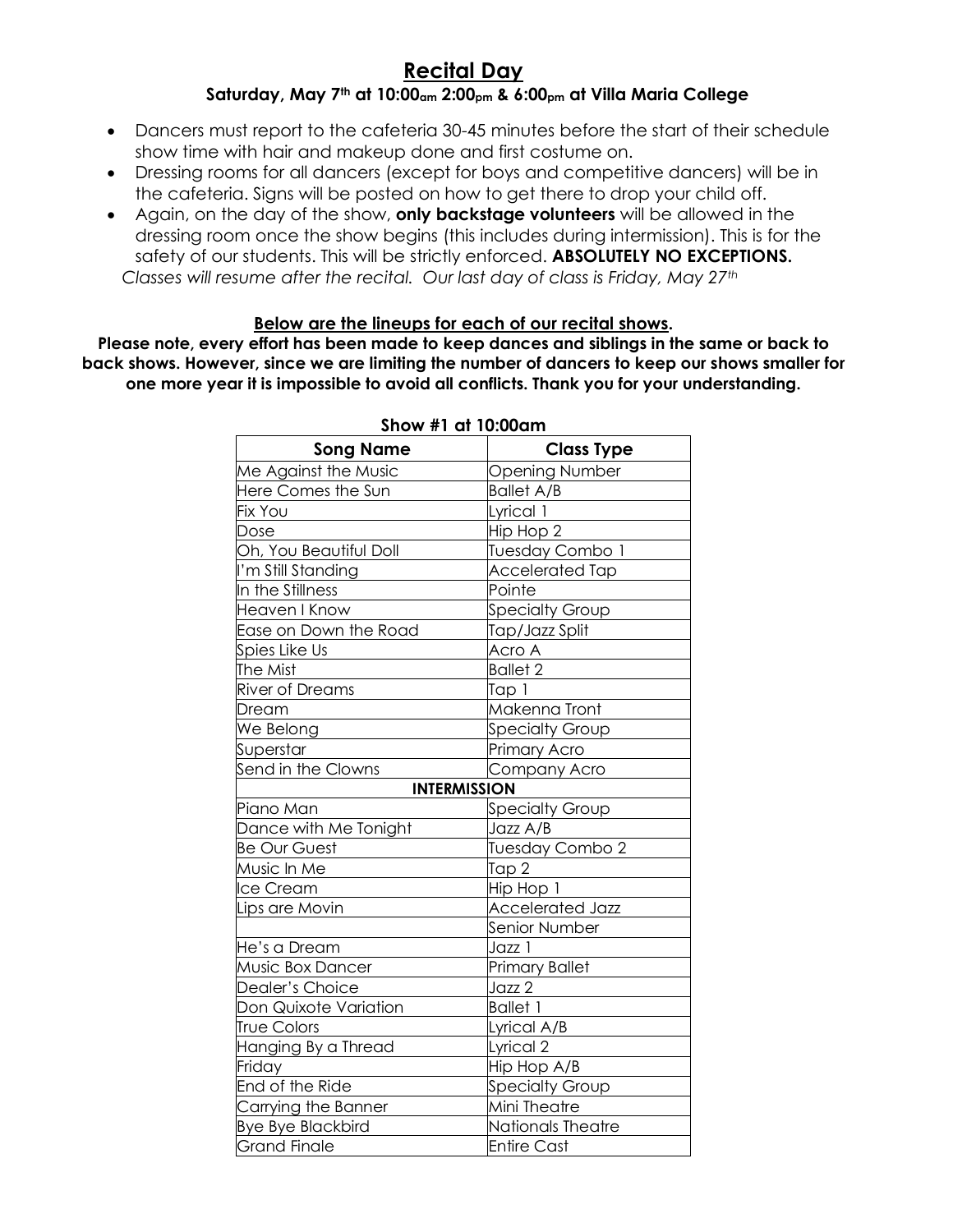### **Show #2 at 2:00pm**

| <b>Song Name</b>               | <b>Class Type</b>      |
|--------------------------------|------------------------|
| Me Against the Music           | <b>Opening Number</b>  |
| Rewrite the Stars              | <b>Ballet C/D</b>      |
| Word Up                        | Preteen Jazz           |
| Fix You                        | Lyrical 1              |
| Dose                           | Hip Hop 2              |
| Oh, You Beautiful Doll         | Thursday Combo 1       |
| Nicki, Nicki, Nicki            | Regional Hip Hop       |
| In the Stillness               | Pointe                 |
| Heaven I Know                  | <b>Specialty Group</b> |
| It's All Coming Back to Me Now | Mikyla Ball            |
|                                | Accelerated            |
| The Mist                       | <b>Ballet 2</b>        |
| <b>River of Dreams</b>         | Tap 1                  |
| <b>Be Our Guest</b>            | Thursday Combo 2       |
|                                | Senior Number          |
| We Belong                      | Specialty Group        |
| <b>Blinding Lights</b>         | Hip Hop C/D            |
| Hip to be Square               | Regional Tap           |
| Send in the Clowns             | Company Acro           |
| <b>INTERMISSION</b>            |                        |
| Piano Man                      | <b>Specialty Group</b> |
| The World Will Know            | Jr. Theatre            |
| I'll Make a Man Out of You     | Acro C                 |
| Ice Cream                      | Hip Hop 1              |
| Music In Me                    | Tap 2                  |
| Sea Cruise                     | Thursday Combo 3       |
| Dream a Little Dream of Me     | Lyrical C/D            |
| He's a Dream                   | Jazz 1                 |
| Play that Sax                  | Regional Jazz          |
| Hanging by a Thread            | Lyrical 2              |
| Freedom                        | Preteen Hip Hop        |
| Don Quixote Variation          | <b>Ballet 1</b>        |
| Dealer's Choice                | Jazz 2                 |
|                                | Accelerated            |
| End of the Ride                | <b>Specialty Group</b> |
| Teach Me How to Shimmy         | Jazz D                 |
| <b>Bye Bye Blackbird</b>       | Nationals Theatre      |
| <b>Grand Finale</b>            | <b>Entire Cast</b>     |

### **Show #3 at 6:00pm**

| <b>Song Name</b>     | <b>Class Type</b>     |
|----------------------|-----------------------|
| Me Against the Music | <b>Opening Number</b> |
| Yellow               | Preteen Lyrical       |
| <b>Fix You</b>       | Lyrical 1             |
| Dose                 | Hip Hop 2             |
| A Thousand Years     | <b>Ballet E</b>       |
| Valerie              | Acro D/E              |